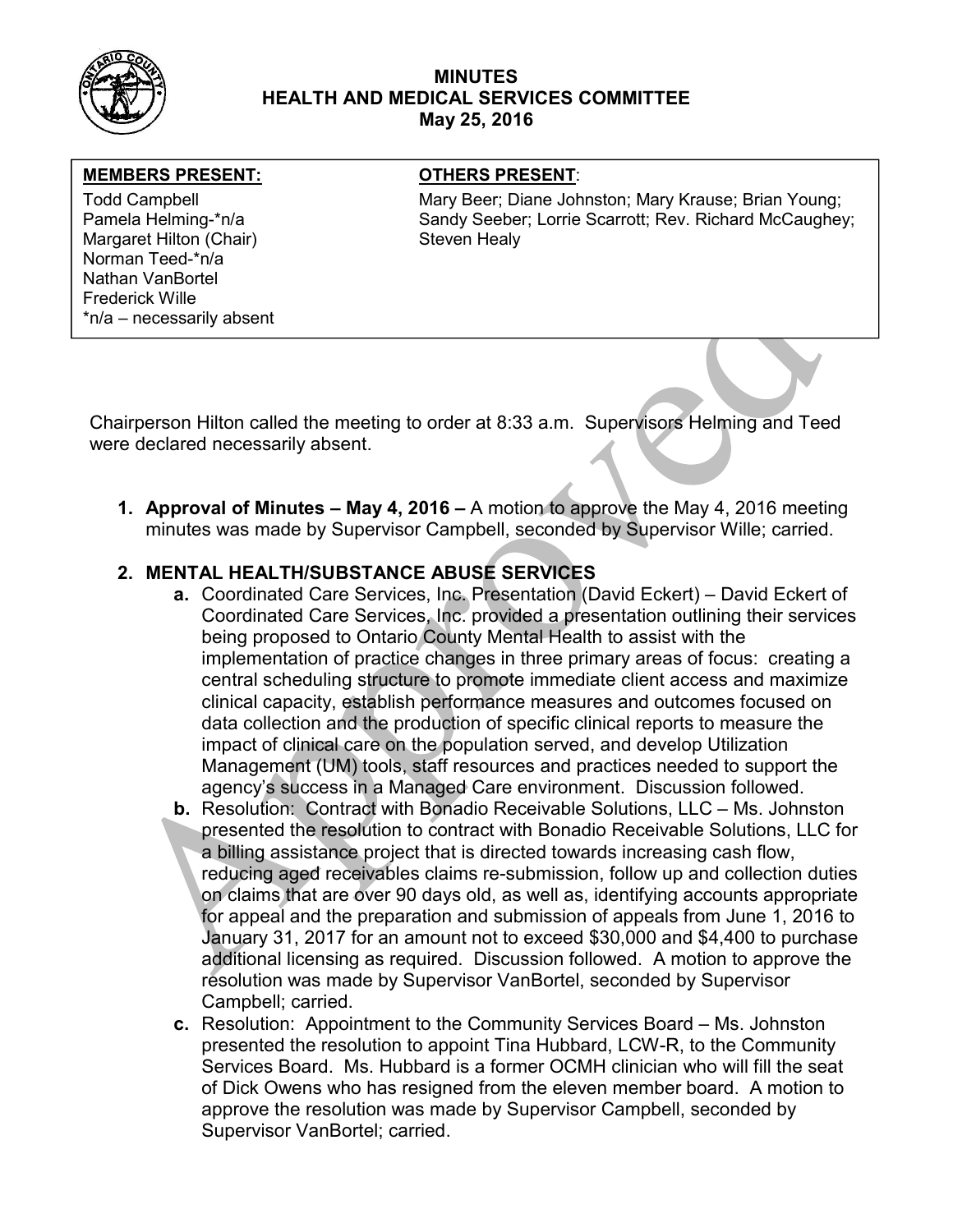- d. Resolution: Authorization to Enter into Agreement with Coordinated Care Services, Inc. – Ms. Johnston presented the resolution to enter into an agreement with Coordinated Care Services, Inc. (CCSI). CCSI was previously engaged to conduct a Needs Assessment and System Analysis for Ontario County Mental Health to determine the Behavioral Health Care needs in the Community and to evaluate the current structure utilized by OCMH in providing those services. It has been identified that areas in the current structure would benefit from the assistance CCSI would provide, in refining and implementing practice changes. This contract will focus on the creation of centralized scheduling, establishment of performance measures and outcomes, and development of Utilization Management tools to support the agency's success in a Managed Care environment for the time period of June 1, 2016 through December 31, 2017 at a cost not to exceed \$27,500. This service has been budgeted for via VAP Grant funds. A motion to approve the resolution amended by the addition of the utilization of VAP Grant funds was made by Supervisor Campbell, seconded by Supervisor VanBortel; carried.
- e. Resolution: Authorization of Contract for Consolidated Fiscal Report Audits Ms. Johnston presented the resolution to contract with Raymond F Wager, CPA, P.C. for consolidated fiscal report audits. Mr. Wager's firm has performed these in the past and is available to perform the required audits of the reports for the period ending December 31, 2015 for an amount not to exceed \$3,600. A motion to approve the resolution was made by Supervisor VanBortel, seconded by Supervisor Campbell; carried
- f. Mental Health Updates Diane Johnston provided the following updates:
	- There are currently two Staff Social Worker vacancies. One social worker has been hired, the second positon will be offered to a candidate this afternoon.
	- Child psychiatry referrals and referrals of patients on Medicaid and Medicare Managed Care continue to increase. The clinic is filling the gap for services can't be provided privately. Ms. Johnston is in contact with Rochester Regional Health in hopes of contracting a child psychiatrist one day per week in next year's budget. Discussion followed.
	- Residents struggling with heroin addiction locally potentially have to go as far away as Orange County in order to find a bed. Insurers are denying claims for inpatient treatment or only covering a bed for six to seven days when successful inpatient treatment takes 21-28 days. There is a state task force surrounding this issue. Discussion followed.

# 3. PUBLIC HEALTH

a. Resolution: Authorization to accept Supplemental Zoonoses (Rabies) Program COLA Funds – Mary Beer presented the resolution accepting \$2,857 in supplemental Rabies COLA funding for the purpose of providing support to the Ontario County Department of Health (Zoonoses) Rabies Program. The additional funding is to be used to promote the recruitment and retention of staff or respond to other critical non-personal services costs during the 2016-2017 fiscal year. There is no cost associated with this COLA funding. Public Health will accept and utilize these funds if the Rabies budget for the fiscal year is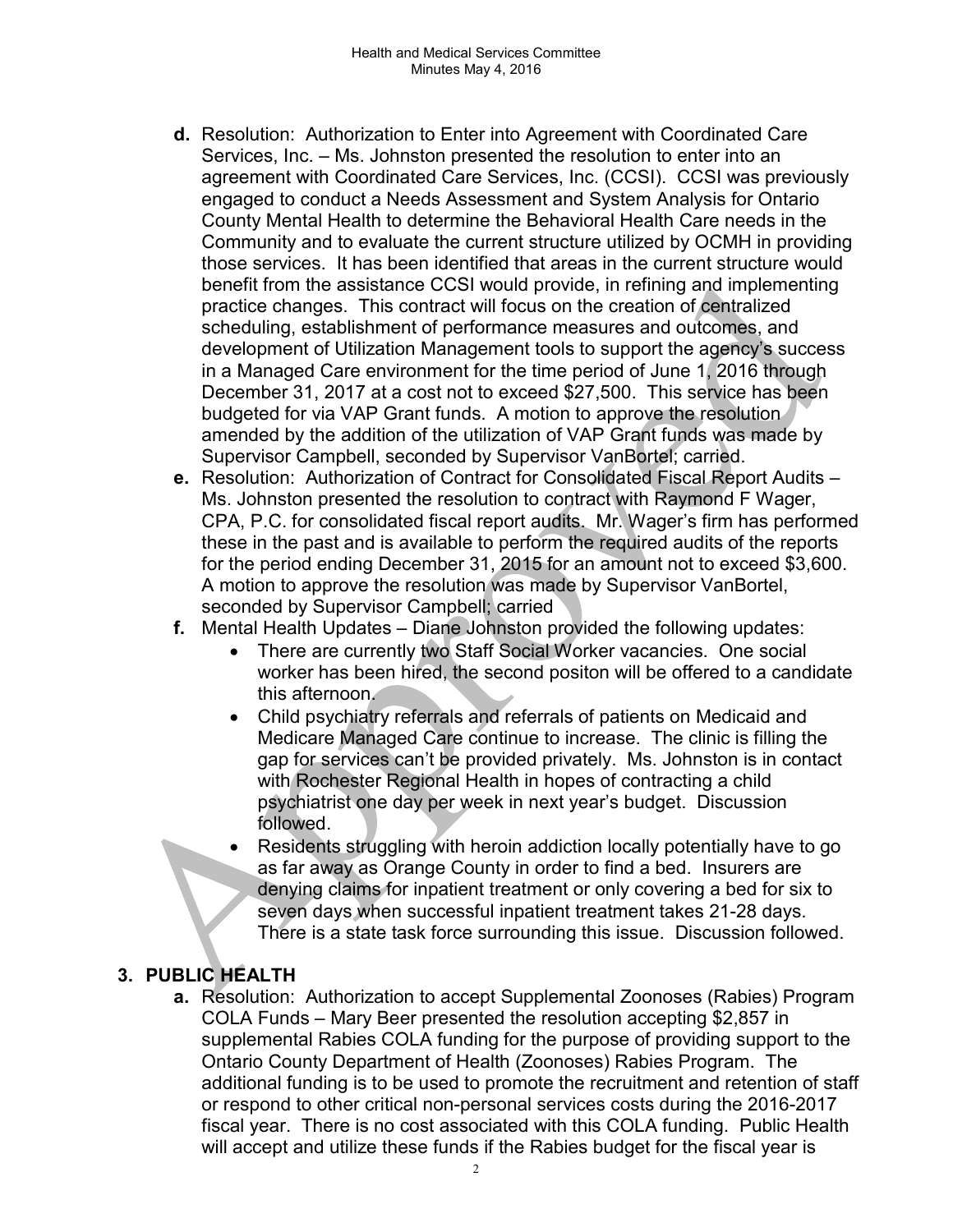exceeded. A motion to approve the resolution was made by Supervisor VanBortel, seconded by Supervisor Wille; carried.

- b. CIP Project Request Form 2017-2022 Mary Beer presented Ontario County CIP Project Request Form 2017-2022 requesting a new preschool software system to replace the current home grown system which is supported by an inhouse programmer who can retire at any time. The off the shelf product would benefit the preschool staff by its ease of use and ability to create needed reports that are currently done by hand. In addition, there is a benefit for billing staff in terms of consistency and its ability to create an annual cost report. The initial costs associated with the software are a \$60,000 one-time fee, \$4,000 for training, and \$700 a month moving forward. This capital improvement project will appear in next year's budget. A motion to accept the request was made by Supervisor VanBortel, seconded by Supervisor Campbell; carried.
- c. Re-credentialing Recommendation (Dr. Sharza) Mary Beer reviewed the recredentialing documentation for Dr. Sharza per Article 28 regulations. The review and recommendation is required every two years by the governing body. Ms. Beer supports re-credentialing Dr. Sharza as the Public Health Medical Director. He has met all of the necessary requirements. A motion to approve the re-credentialing of Dr. Sharza was made by Supervisor Campbell, seconded by Supervisor Wille; carried.
- d. Public Health Updates Mary Beer provided the following updates:
	- The Stakeholder's Focus Group will meet for the Community Health Assessment on Friday morning. Both Supervisors Hilton and Campbell will attend to show the Health and Medical Services Committee support of the CHA.
	- Ms. Beer and Ms. Krause recently attended a round table with Congressman Reed. Public Health officials, EMS, Law Enforcement, County Administration, and The Council on Alcoholism and Addictions were in attendance. Ontario, Yates, Seneca, and Steuben County were represented. The focus of the roundtable was the heroin epidemic. Congressman Reed took note of attendee's suggestions. Strong recommendations have been made for a federal response to heroin trafficking. When an overdose death occurs in Ontario County, an investigation is launched into the supply as well as the death.
		- Ms. Beer attended The Partnership for Ontario County's brain storming session last week developing the mission and vision for the Clubhouse Grant Ontario County received from OASAS. The new collation's name is Substance Abuse Prevention Collation of Ontario County. The vision of the newly formed collation is a substance free Ontario County. Their mission is to collaboratively engage, inform, and unite our communities in the reduction of substance abuse through prevention efforts. The Substance Abuse Prevention Collation of Ontario County is made up of professionals and community members.
	- Trinity Church in Naples will be hosting a heroin forum on June 21<sup>st</sup> at 7pm.